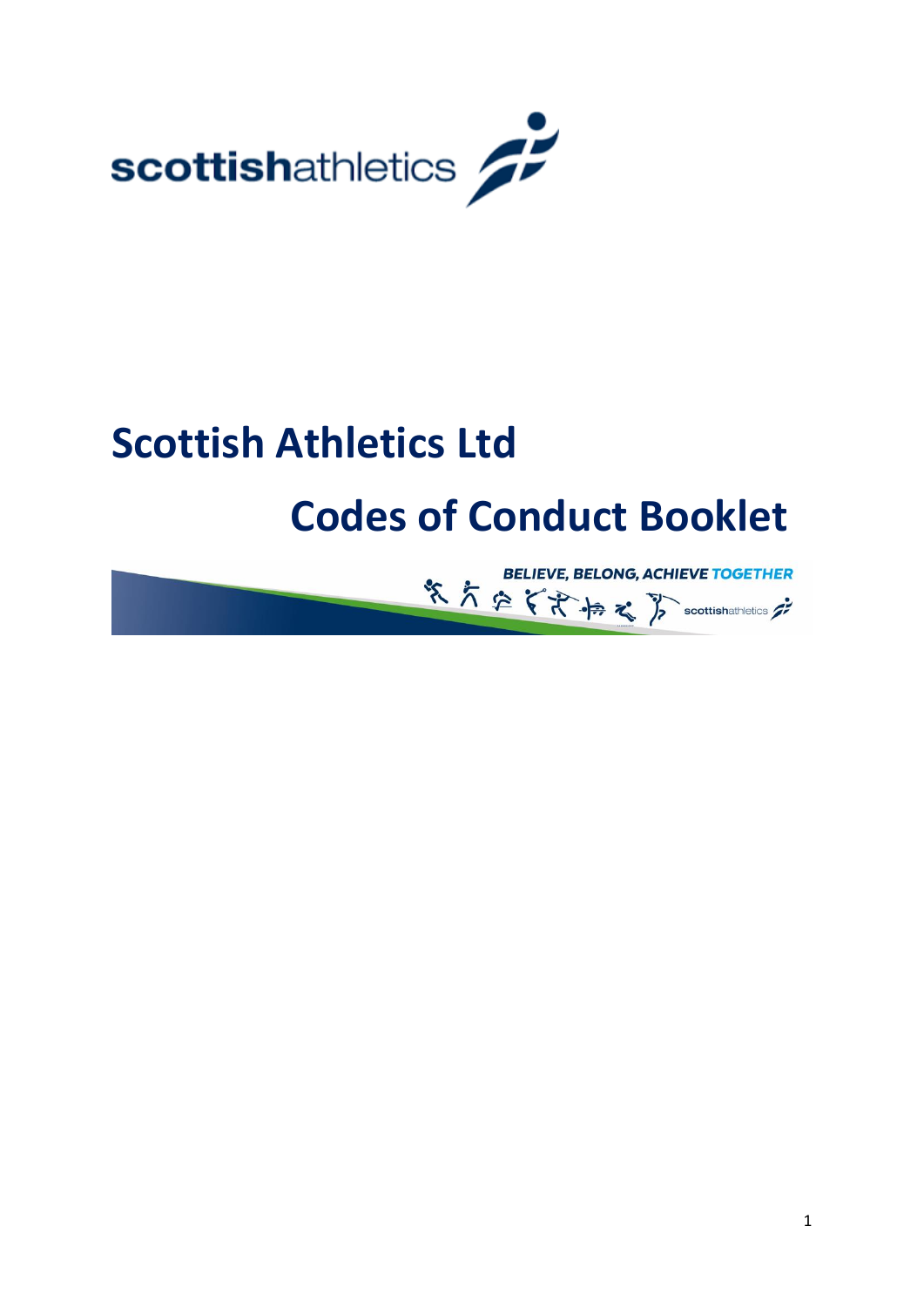### **Introduction:**

The Scottish Athletics Codes of Conduct set out national standards of conduct for all clubs, coaches, volunteers, athletes and parents in the sport. The 2018 revised codes take account of developments in national policy, guidance and practice. Ideally every club member should agree to abide by the codes of conduct either when they join the club, as part of the application process, or when they renew their membership.

### **What are the codes?**

The purpose of a code is to clarify:

- what behaviours are acceptable, and unacceptable.
- the standards of practise expected.
- the basis for challenging and improving practise.

The Codes are therefore a guide for individuals and clubs to think about, and monitor, how they, and others, conduct themselves in their roles. The Codes let everyone know what they can expect from the club, coaches and volunteers, but also what standard of behaviour is expected from club members, athletes and parents.

The codes are a tool for continuous improvement. They can be used prior to, or during training sessions, at club or team meetings, and must form part of new member inductions, and at annual renewal of membership.

For all clubs the codes are an important part of monitoring and improving the behaviour and practice of its members. When a club member does not meet the expectations set out in the codes, disciplinary or performance management action may be taken by the club.

Adopting and communicating clear codes of conduct is an important element in delivering the standards for child wellbeing and protection in sport.

### **Children and Young People (under 18 years):**

Children and young people have their own codes of conduct and should be clear about the club's expectations in terms of acceptable behaviour and conduct. It can be beneficial to ask children in their group/team to discuss and agree what the consequences of breaking these codes should be for them. This could be done at the start of the year, before a trip away from home, or as part of a training event.

For groups of very young children it can be useful to have them develop a specific behaviour code or charter for their group. Such charters are used extensively in primary schools and the children will recognise and understand what they are being asked to do.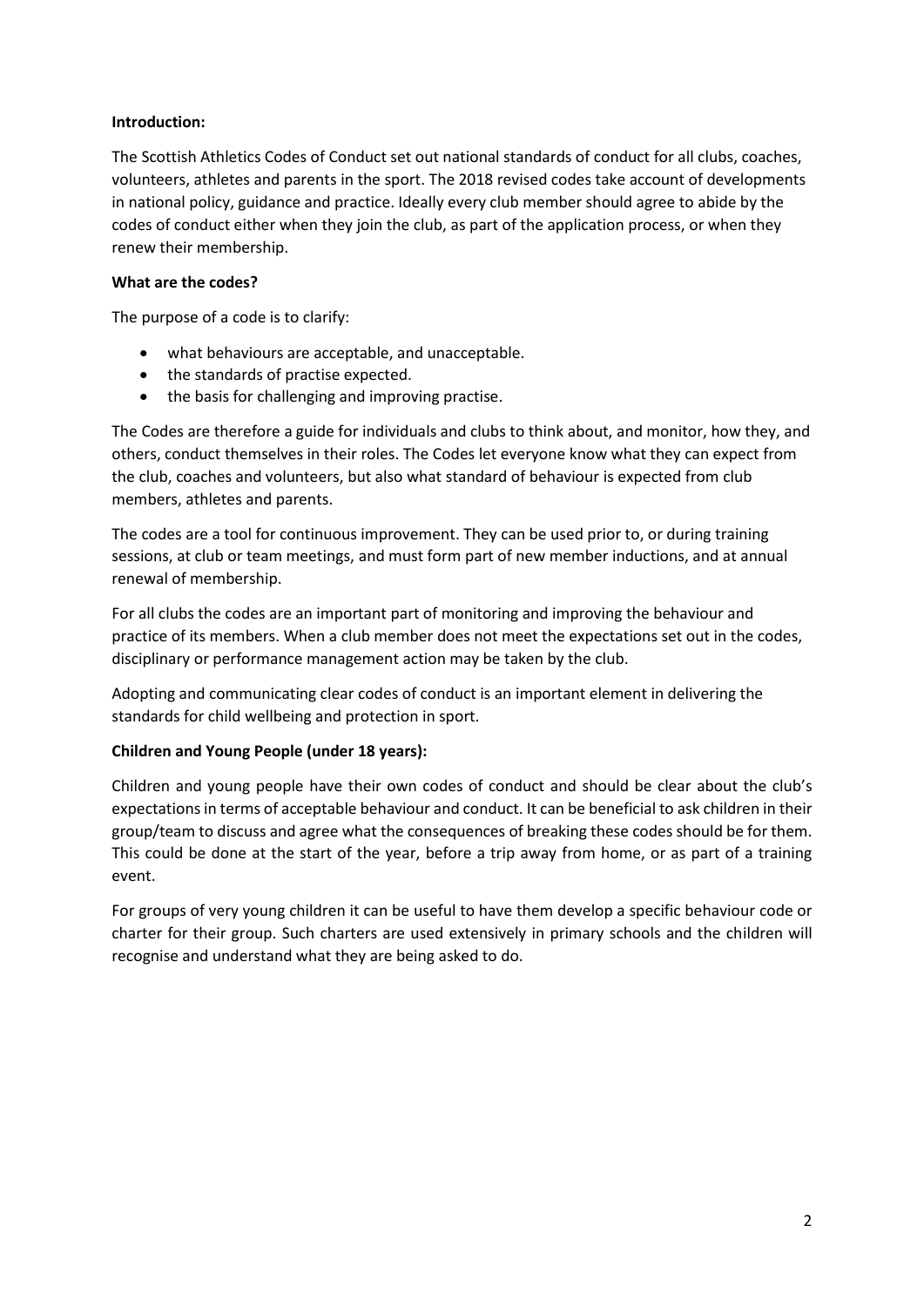### **Standards and Expectations for Clubs:**

Every club committee has a responsibility to implement and communicate codes of conduct, as well as relevant policies and processes which link to the codes.

The welfare section of the Scottish Athletics website contains examples of the documents listed below.

Clubs should;

- Adopt codes of conduct and ensure they are signed up to by those working and volunteering in regulated roles, parents/carer, and athletes (Clubs who have online membership processes, or utilise  $3<sup>rd</sup>$  party sites, must ensure that the process includes a section ensuring that the applicant has read and agrees to abide by the codes of conduct).
- Adopt an induction process for new members that includes the codes of conduct, child protection and anti-bullying policies, and other relevant information.
- Adopt written procedures for responding to wellbeing concerns or child abuse allegations.
- Adopt a disciplinary process for managing a breach of the codes of conduct.
- Appoint a welfare officer in line with Scottish Athletics welfare officer guidelines and role description.
- Ensure that all coaches and volunteers are recruited safely and are operating appropriately within the club environment i.e. that they hold appropriate up to date qualifications and licences, are PVG scheme members, and are adhering to the terms and conditions of their licence and the codes of conduct.
- Ensure that coaches, technical officials and club officers attend recommended safeguarding training in child wellbeing and protection every 3 years.
- Liaise appropriately with parents/carers, officials, coaches, Scottish Athletics and other relevant people/organisations to ensure that good practice is maintained
- Ensure that contact details for local social services, the police and relevant agencies are openly displayed in club environs and on club websites and made available to anyone who requires them.
- Ensure that club officers and volunteers act responsibly and set an example to others, especially younger members.
- Respect the rights of every club member and others involved in athletics.
- Develop an environment that promotes the wellbeing and safety of athletes above other considerations including the development of performance
- Report any suspected misconduct by club officials, coaches, technical officials, or anyone else licenced under UKA, to the Scottish Athletics welfare officer as soon as possible.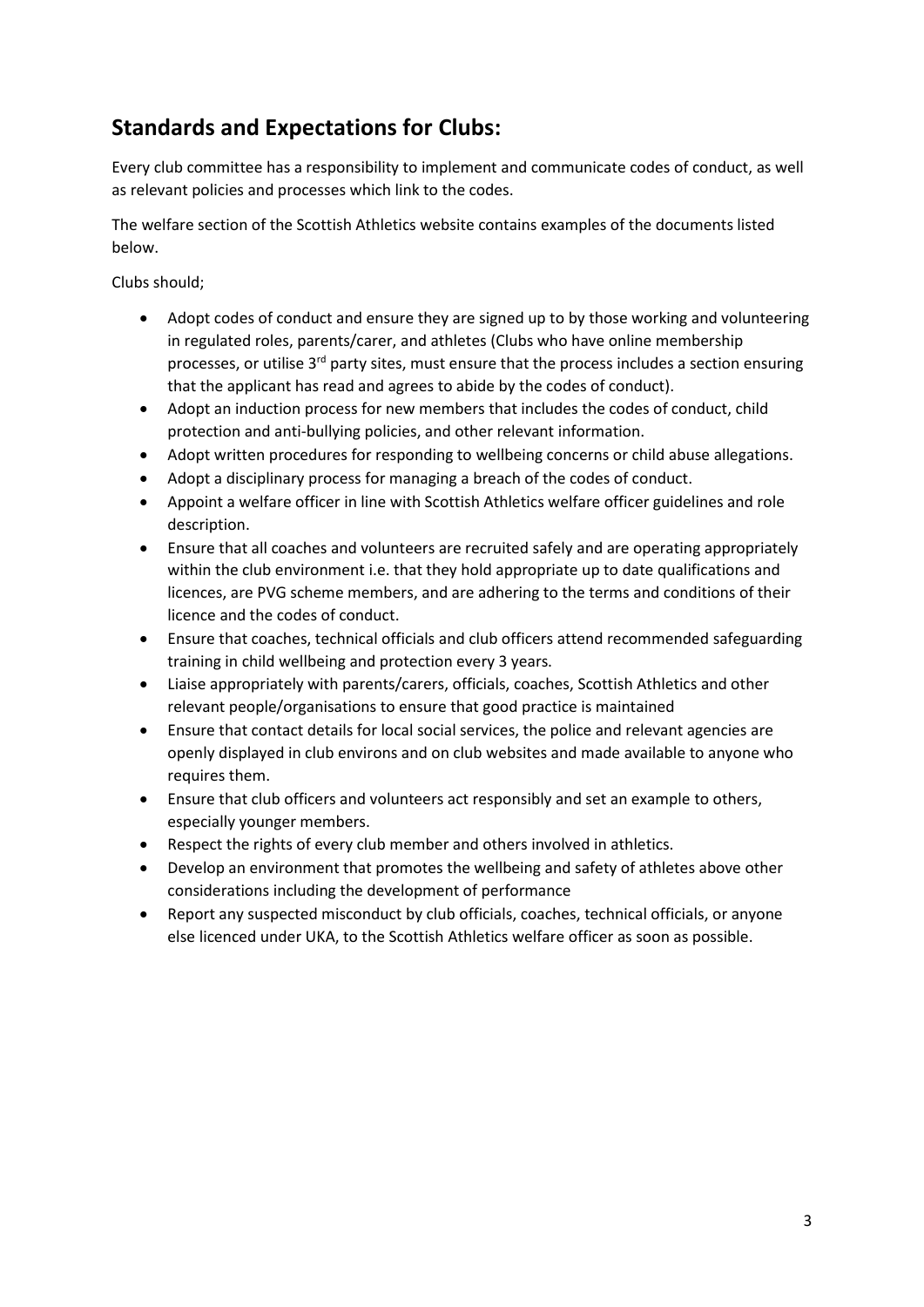### **Codes of Conduct: Coaches and Volunteers**

Coaches play a crucial role in the development of athletics and in the lives of the athletes they coach. The need for coaches to understand and act on their responsibilities is vital, as is the need to promote participation for fun and enjoyment.

The codes of conduct for coaches reflect the principles of good coaching practice;

### **Rights**

Coaches must respect and champion the rights of every individual to participate in sport and physical activity.

### **Relationships**

Coaches must develop a positive relationship with their participants (and others) based on openness, honesty, mutual trust and respect.

### **Responsibilities – personal standards**

Coaches must demonstrate proper personal behaviour and conduct at all times.

### **Responsibilities – professional standards**

To maximise the benefits and minimise the risks to participants, coaches must attain an appropriate level of competence through qualifications, and a commitment to ongoing training to ensure safe and correct practice.

### **As a coach/volunteer I will:**

- Respect the rights of every athlete and others involved in athletics and treat everyone equitably.
- Place the wellbeing and safety of the athlete above the development of performance.
- Be appropriately qualified, be a member of the PVG scheme, have a valid licence with UKA, and adhere to its terms and conditions.
- Ensure that activities and instructions are appropriate for the age, maturity, experience and ability of individual athletes
- In circumstances where I need to demonstrate a technique through physical contact, always provide an explanation and seek consent before touching the athlete.
- Observe the recommended national guidance on coach/athlete ratios.
- Avoid swearing, abusive language and inappropriate and violent behaviour.
- Challenge inappropriate behaviour and language by others.
- Cooperate with technical officials, team managers, other coaches, doctors, physiotherapists, sport scientists and representatives of the governing body in the best interests of an athlete.
- Consistently promote positive aspects of the sport and never condone rule violations or the use of prohibited, or age-inappropriate substances.
- Avoid being alone with a child or young athlete unless in clear line of sight with other adults, and follow the guidance on transporting children
- Ensure that parents/carers know and have given consent before taking a young athlete away from the usual training venue
- Develop appropriate working relationships with athletes based on mutual trust and respect, particularly where athletes are under 18 years, or are vulnerable adults.
- **MUST** maintain strict boundaries between friendship and intimacy with athletes under my supervision.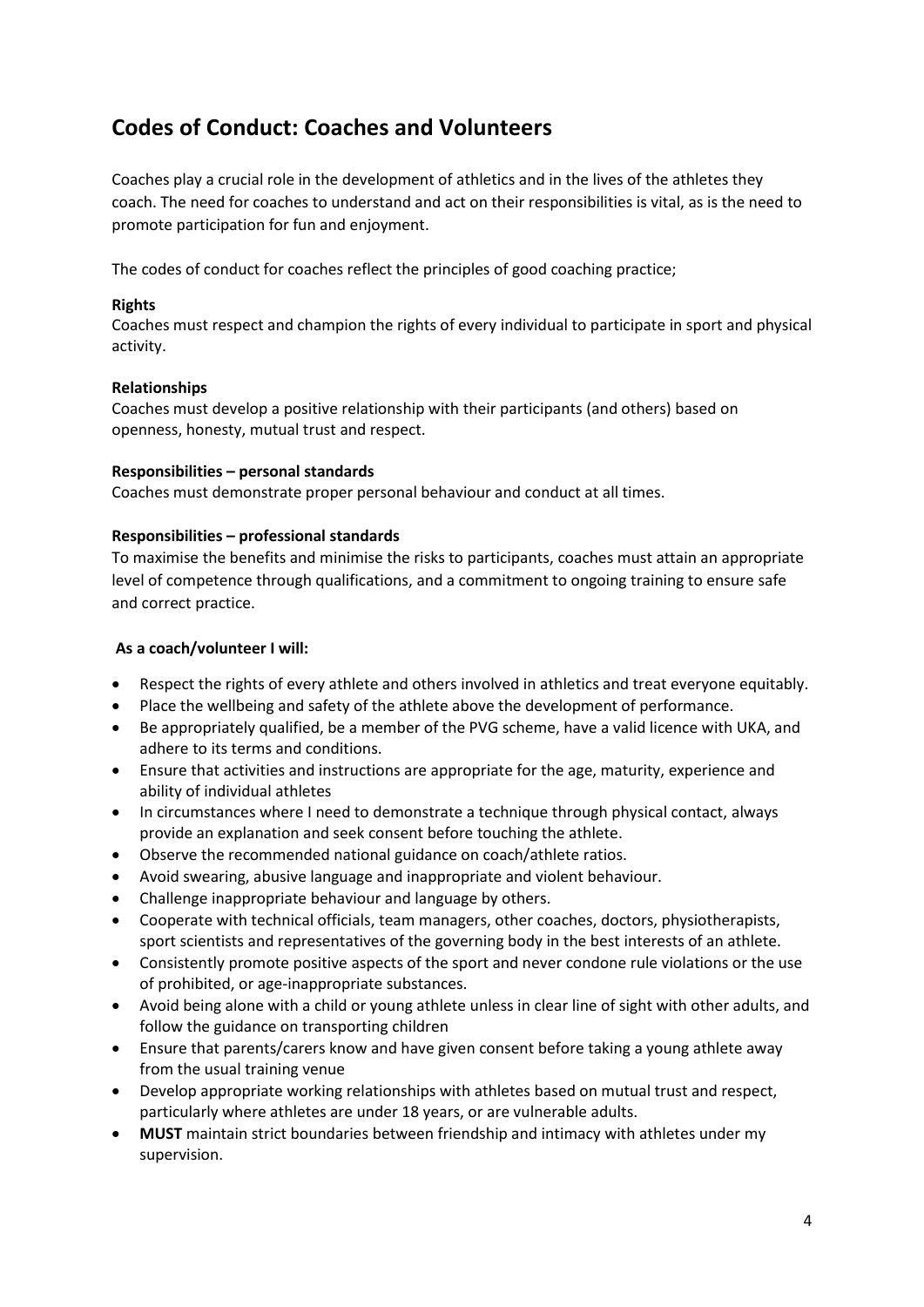- Not conduct an inappropriate relationship with an athlete under 18 years of age (an intimate relationship with someone under 16 years is a criminal offence).
- Not engage in the massage of an athlete under the age of 18 years, and understand that it is strongly recommended that a I do not engage in the massage of an athlete over the age of 18 years, unless the holder of a suitable qualification in sports massage or other relevant qualification from a recognised body or authority.
- Not exert undue influence to obtain personal benefit or reward.
- Treat all sports equipment and venues with respect and keep it them good condition.
- Not consume alcohol or prohibited substances prior to or during training and events.
- Report any suspected abuse, misconduct or breach of the codes of conduct.
- Report any accidental injury, distress, misunderstanding or misinterpretation to the club or national Welfare officer.
- Avoid carrying any items that could be dangerous to yourself or others excluding athletics equipment used in the course of your athletics activity
- Never attempt to recruit athletes who receive coaching elsewhere. If approached by an athlete to provide coaching, liaise immediately with their existing coach to ensure a managed transition.
- Follow the Scottish Athletics guidance for coaches and volunteers on social media use.

### **Breach of the Codes of Conduct:**

I understand that if I do not follow the Code of Conduct the following sanctions(s) may be taken by my club:

I may:

- Receive a verbal warning from the club welfare officer.
- Receive a verbal or written warning from the club committee.
- Be monitored by another club coach.
- Be required to attend safeguarding training.
- Be suspended by the club.
- Be required to leave or be sacked by the club.

In addition:

- My UKA coaching licence may be withdrawn.
- I may be referred to Disclosure Scotland.

Print name Signed \_\_\_\_\_\_\_\_\_\_\_\_\_\_\_\_\_\_\_\_\_\_\_\_\_\_\_\_\_\_\_\_\_\_\_\_\_\_\_\_Date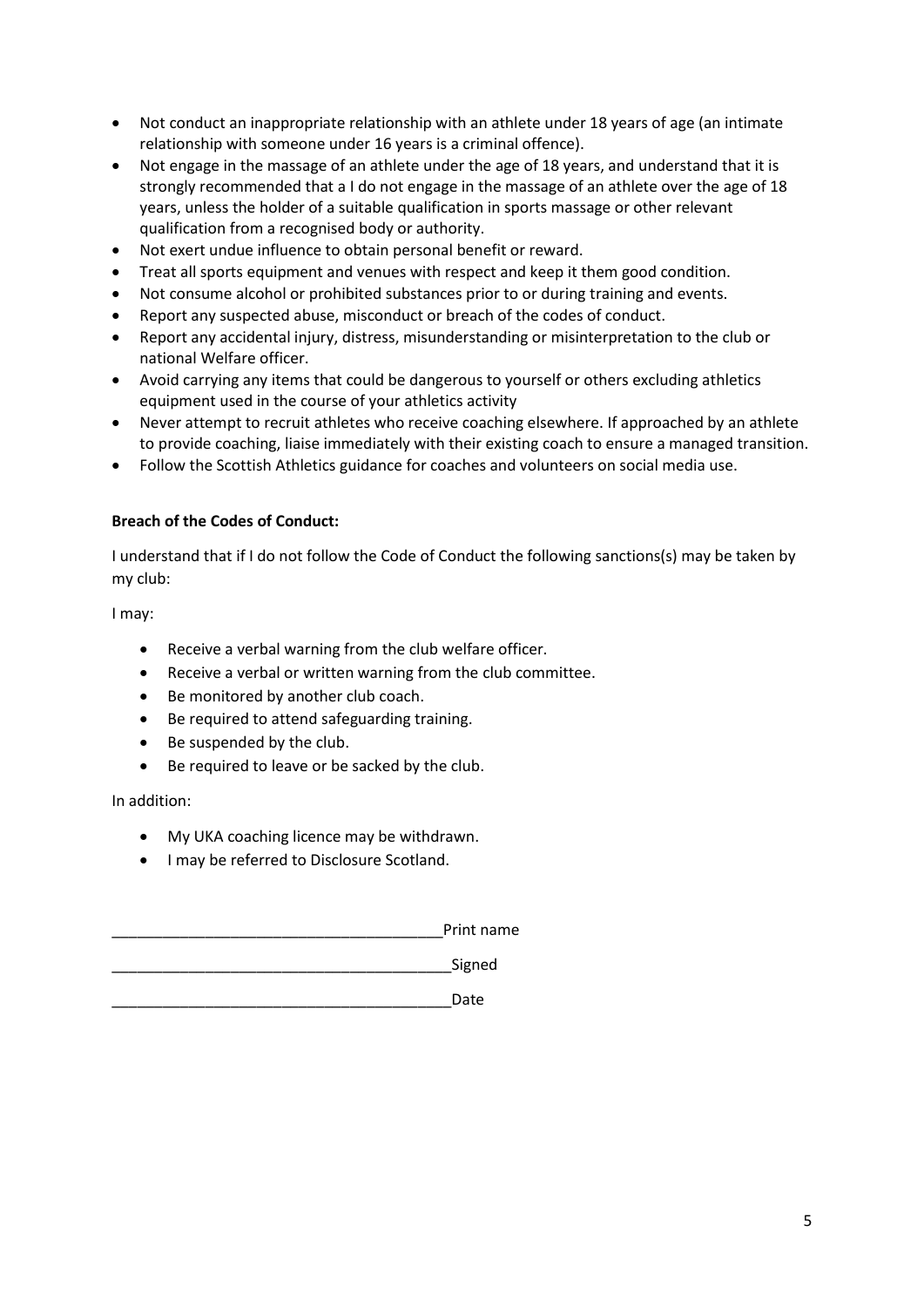## **Code of Conduct: Senior Athletes**

### **As a responsible athlete I will:**

- Respect the rights of every athlete, coach, technical official and others involved in athletics and treat everyone equitably.
- Uphold the same sporting values away from sport as I do when I am engaged in athletics.
- Participate within the rules of the sport, respect decisions of coaches and officials and demonstrate respect towards fellow athletes.
- Cooperate fully with others involved in the sport such as coaches, technical officials, team managers, doctors, physiotherapists, sport scientists and representatives of the governing body in my best interests and those of other athletes.
- Consistently promote positive aspects of the sport and never condone rule violations or the use of prohibited substances.
- Anticipate and be responsible for my own needs including being organised, having the appropriate equipment, and being on time.
- Inform my coach of any other coaching that I am seeking or receiving.
- Act with dignity and display courtesy and good manners towards others.
- Avoid swearing and abusive language whilst in athletic venues, at club functions and events, or when as part of a team/squad.
- Never engage in any inappropriate or illegal behaviour.
- Challenge and report inappropriate behaviour and language by others.
- Not misuse or abuse sporting equipment and venues.
- Not carry or consume alcohol or illegal substances.
- Maintain strict boundaries between friendship and intimacy with a coach or official.
- Use safe transport or travel arrangements.
- Never engage in any inappropriate or illegal behaviour.

### **Breach of the Codes of Conduct:**

I understand that if I do not follow the Codes action can be taken by my club and I may:

- Be asked to apologise for my behaviour,
- Receive a verbal warning from my coach,
- Receive a verbal or written warning from the club committee,
- Be suspended from attending club training sessions,
- Be suspended from the club,
- Be required to leave the club.

Print name

Signed

\_\_\_\_\_\_\_\_\_\_\_\_\_\_\_\_\_\_\_\_\_\_\_\_\_\_\_\_\_\_\_\_\_\_\_\_\_\_\_\_Date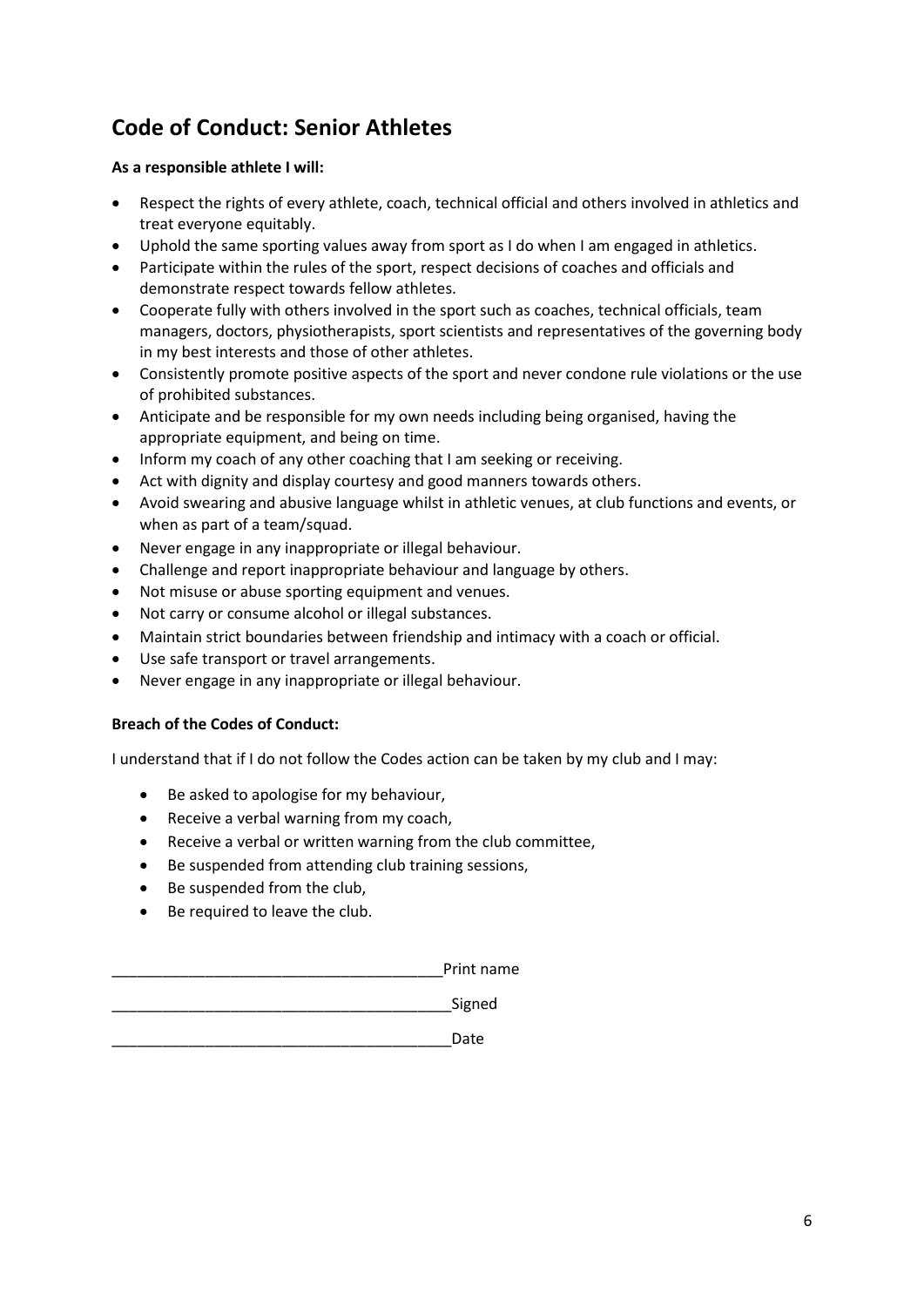### **Code of Conduct: Children and Young People (under 18 years):**

### **As a child or young person under 18 years,**

I have the right to:

- Be safe, and protected
- Be listened to
- Be respected and treated fairly
- Be believed
- Ask for help
- Be coached by someone who has the right qualifications

### **As a young athlete I will respect the Code of Conduct and I will:**

- Be friendly and supportive to other athletes.
- Keep myself safe.
- Tell my coach if I am ill or injured.
- Report inappropriate behaviour or risky situations to an adult.
- Compete fairly and respect other athletes and officials.
- Respect the rules of my club.
- Behave and listen to all instructions from my coach and officials.
- Take care of equipment owned or provided by the club, or training facility.
- Not use bad language or take part in inappropriate or illegal behaviour.
- Not bully anyone or pressure them to do things they do not want to, including online.
- Keep to agreed timings for all club activities.
- Tell my parents/carers where I am or if I'm going to be late.
- Not use my mobile phone during training, competitions, or in changing rooms.
- Not carry or consume alcohol or illegal substances.
- Use safe transport or travel arrangements.

### **Breach of the Codes of Conduct:**

I understand that if I do not follow this Code action can be taken by my club and I may:

- Be asked to apologise for my behaviour,
- Receive a verbal warning from my coach,
- Receive a verbal or written warning from the club committee,
- Be suspended from attending club training sessions,
- Be suspended or required to leave the club,

### Additionally: My club will always tell my parent/carer if I breach the Code of Conduct.

| Athlete:   | Parent/carer: |
|------------|---------------|
| Name:      | Name:         |
| Signature: | Signature:    |
| Date:      | Date:         |